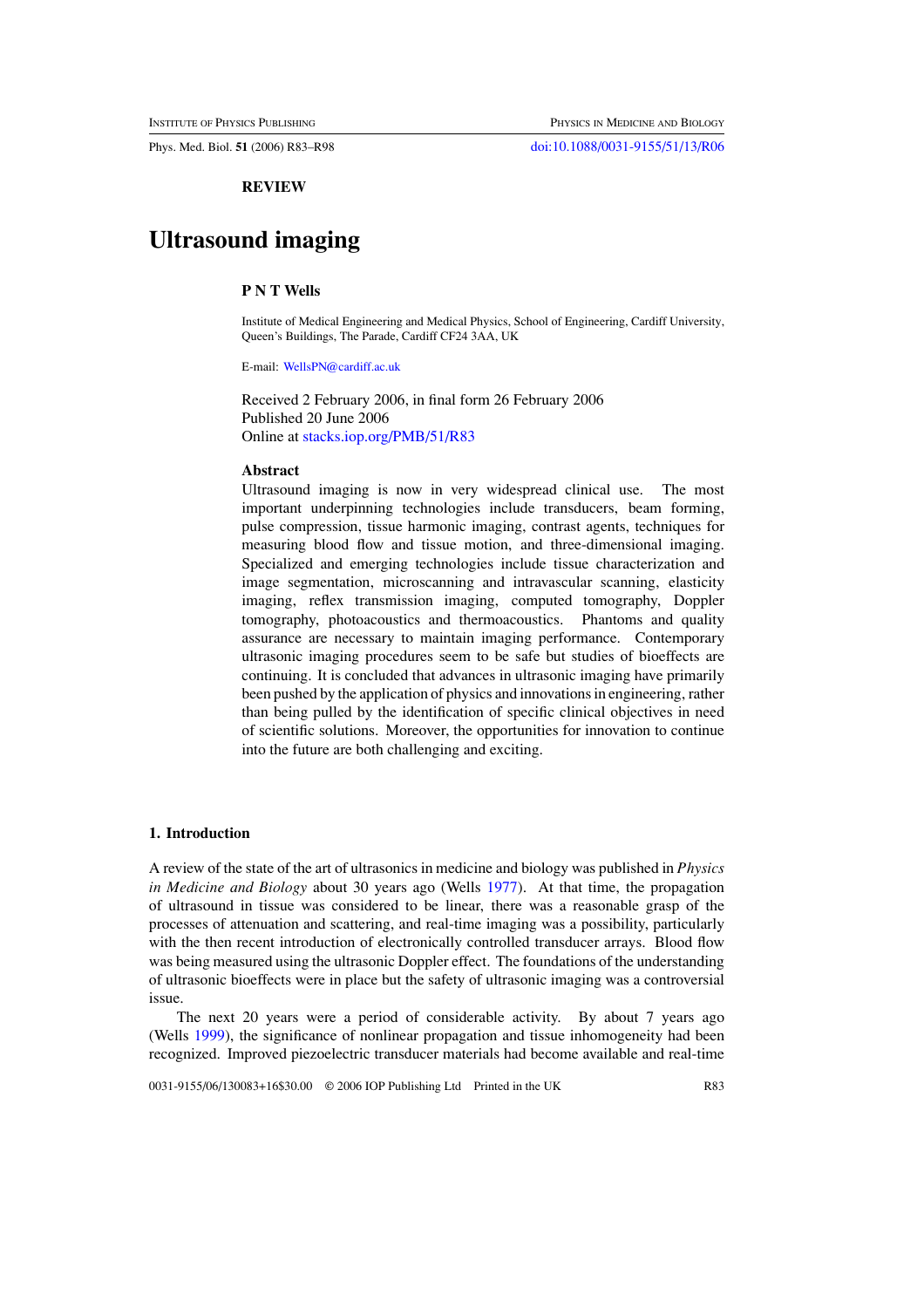<span id="page-1-0"></span>transducer arrays had largely replaced other scanning techniques in clinical practice. The importance of image speckle had been appreciated, leading to a better understanding of the scattering of ultrasound, particularly by blood. Colour flow imaging was commonplace. Three-dimensional imaging was becoming clinically relevant with the development of more powerful computers. Specialized imaging methods, including endoluminal scanning, synthetic aperture imaging, computed tomography, elasticity imaging, microscanning, contrast agents and tissue harmonic imaging, were beginning to emerge.

Ultrasonic imaging is now a mature technology, to the extent that it has a well-established place in clinical practice, as confirmed by the fact that it currently accounts for about one in four of all imaging procedures worldwide. This does not mean, however, that the pace of development, either of the understanding of the physics of the interactions between ultrasound and tissue or of innovation in techniques and instrumentation, has slowed down. Indeed, the opposite is true. In this review, an attempt is made briefly to describe most of the significant advances that have taken place in the last 10 years, from the perspective of the physics and, to some extent, the engineering involved. Because the subject is vast and the space available is limited, the review takes the form of a series of short vignettes, each of which ends with a list of representative publications to which the reader interested in pursuing the topic may find it helpful to refer. Even so, significant topics have idiosyncratically had to be omitted. Also, there is no space for figures to illustrate all the principles involved and it would obviously be inappropriate to make a random, sparse selection. Nevertheless, to whet the appetite of the reader, figure [1](#page-2-0) presents three ultrasonic images, two contemporary and one from about 25 years ago, to illustrate something of the progress which has been made in the quality and clinical usefulness of ultrasonic scanning over the last quarter of a century.

# **2. Mainstream technologies**

In this section, the state of the art in the mainstream technologies which underpin the contemporary clinical applications of ultrasonic imaging is reviewed. The range of these technologies is now so great that it has been necessary to be selective in choosing those technologies which seem to be most important; it is hoped that this selection will not be thought to be too biased.

## *2.1. Transducers*

In some respects, the transducer is the most critical component in any ultrasonic imaging system. In other words, such is the state of the art in systems such as electronic circuitry and display technology that it is the performance of the transducer which determines how closely the limits imposed by the characteristics of the tissues themselves can be approached.

Nowadays, the transducers which are in clinical use almost exclusively use a piezoelectric material, of which the artificial ferroelectric ceramic, lead zirconate titanate (PZT), is the most common. The ideal transducer for ultrasonic imaging would have a characteristic acoustic impedance perfectly matched to that of the (human) body, have high efficiency as a transmitter and high sensitivity as a receiver, a wide dynamic range and a wide frequency response for pulse operation. PZT has a much higher characteristic impedance than that of water but it can be made to perform quite well by the judicious use of matching layers consisting of materials with intermediate characteristic impedances. Even better performance can be obtained by embedding small particles or shaped structures of PZT in a plastic to form a composite material: this has a lower characteristic impedance than that of PZT alone, although it has similar ferroelectric properties.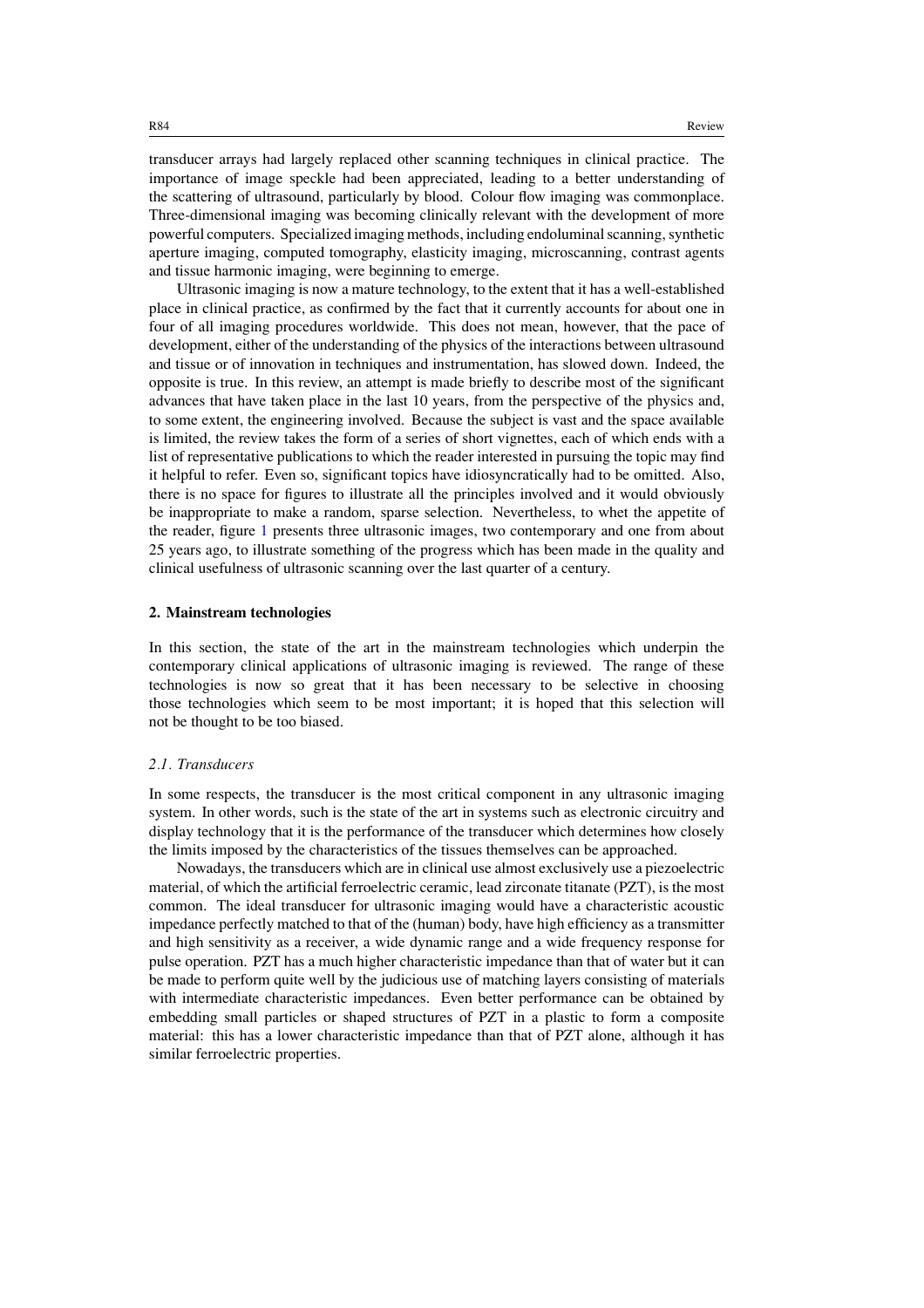<span id="page-2-0"></span>





Figure 1. Ultrasonic liver scans, illustrating the improvement in quality which has occurred over the last 25 years. The images are (a) a scan which was considered to be of high quality in the early 1970s and which would have been interpreted as supporting the diagnosis of multiple metastases, (b) a scan made with a modern system, in which a metastasis can just be perceived towards the right side of the patient (i.e., towards the left of the image) and (c) a scan of the same patient, in which this lesion is clearly apparent following the administration of an ultrasonic contrast agent.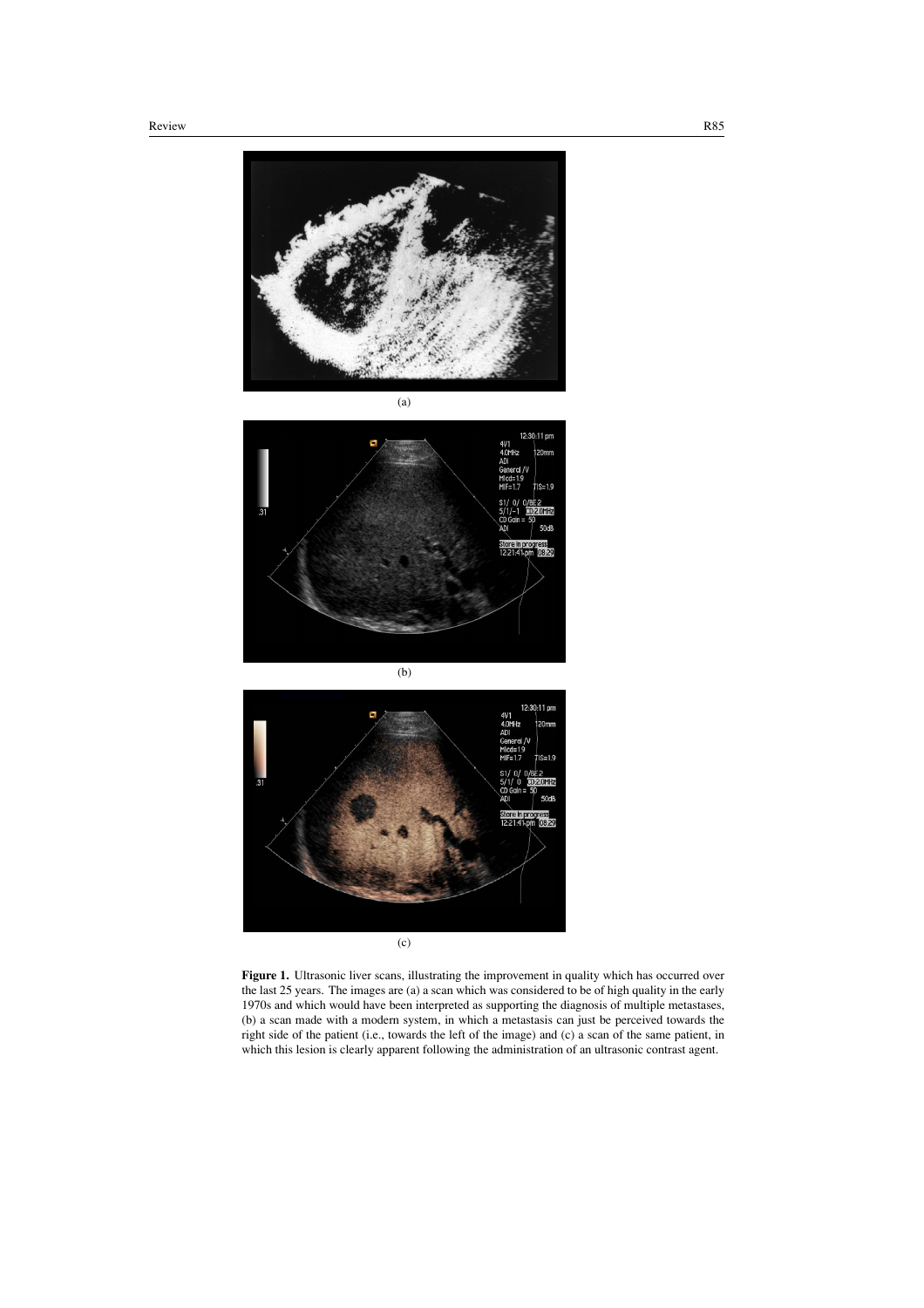<span id="page-3-0"></span>Polyvinylidene difluoride (PVDF) is a plastic which can be polarized so that it has piezoelectric properties. The piezoelectric effect can be enhanced by the addition of small quantities of appropriate chemicals. The advantages of this material are that it has a relatively low characteristic impedance and broad frequency bandwidth; it is fairly sensitive as a receiver but rather inefficient as a transmitter.

Piezoelectric transducers are normally operated over a band of frequencies centred at their resonant frequency. The resonant frequency of a transducer occurs when it is half a wavelength in thickness. Typically, a PZT transducer resonant at a frequency of, say, 3 MHz is about 650  $\mu$ m thick and this means that it is sufficiently mechanically robust for simple, even manual, fabrication techniques to be employed in probe construction. Higher frequency transducers are proportionally thinner and, consequently, more fragile.

The potential of capacitive micromachined ultrasonic transducers (cMUTs) at least partially to replace PZT and PVDF devices in ultrasonic imaging is the subject of current research. A cMUT consists of a micromachined capacitor, typically mounted on a silicon substrate and with a thin electroded membrane as the other plate of the capacitor: this acts as the active surface of the transducer. A dc voltage is applied between the plates of the device; the application of an ac voltage causes the membrane to transmit a corresponding oscillatory force, while a received wave causes a corresponding change in the spacing between the plates, thus generating an electrical signal. cMUTs are adequately sensitive as receivers, but need high voltages to be effective transmitters. Some of the potential advantages of these devices are that they can be fabricated into arrays with integrated electronics and, if manufactured in large quantities, could be relatively inexpensive.

Although some simple probes contain single-element transducers (e.g., one element for transmitting and one for receiving, in a continuous-wave Doppler system), most modern imaging systems use arrays of transducer elements for beam forming (see section 2.2).

For further information, refer to Davidsen and Smith [\(1998\)](#page-13-0), Foster *et al* [\(2000\)](#page-13-0), Hunt *et al* [\(1983\)](#page-14-0), Jin *et al* [\(1998](#page-14-0)) and Seyed-Boloforosh [\(1996\)](#page-15-0).

## *2.2. Beam forming*

In ultrasonic imaging, the beam may be scanned through the tissue either by mechanical movement of a single element or an annular array transducer, or by electronic control of a transducer array consisting of a number of small elements. For two-dimensional scanning, the array typically consists of 256 elements. The simplest arrangement is a linear array, within which an aperture is formed from, say, 16 contiguous elements and which is stepped along the array element by element to acquire an image with, in this example, 241 lines. The same number of lines in a sector format can be acquired by curving the array into a segment of a cylinder. A sector scan can also be acquired by controlling the phases of the signals associated with each of the elements in the aperture. Whatever the arrangement, the application of distinct time delays to excite each element focuses the transmitted beam at a particular range. By transmitting several beams in the same position but with different foci, a sharply focused transmitted beam can be synthesized. On reception, the focus can be swept along the beam by dynamically changing the time delays associated with the active transducer elements, so that its position coincides continuously with that of the instantaneous origin of the echoes. Both when transmitting and receiving, the amplitudes of the signals associated with the active elements can be weighted to minimize the amplitudes of the beam side lobes, which are critical in determining the image contrast resolution. Also, the number of elements in the active aperture can be dynamically increased with increasing depth of penetration to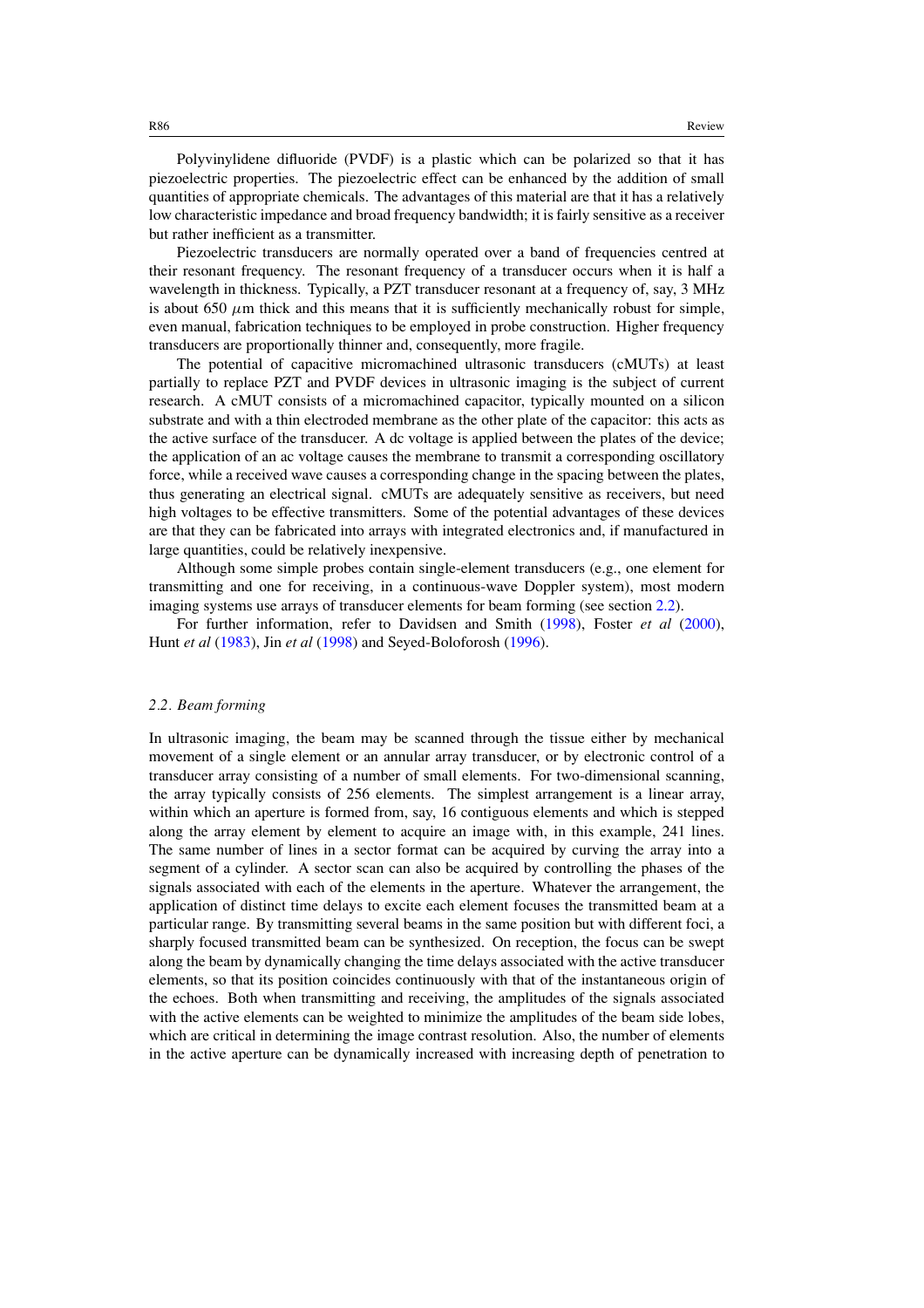maintain a constant *f*-number, within the limit imposed by the total length of the array and optimized to minimize the effect of tissue inhomogeneity.

For three-dimensional imaging, the two-dimensional scan plane produced by a onedimensional linear, curved or phased array can be swept mechanically, either linearly in the orthogonal direction or through a sector. Recently, two-dimensional transducer arrays have been developed. Because of the very large number of transducer elements in these arrays, beam forming in three dimensions can be achieved more economically but with some degradation in performance by sparsely populating the array. For real-time three-dimensional scanning, several transmitting beams can be synthesized simultaneously; a single receiving beam can be associated with each transmitting beam, or, by increasing the width of each transmitting beam, several sharply focused receiving beams can be accommodated simultaneously in each transmitted beam.

The beam-forming time delays and aperture apodization functions are digitally controlled. The sampling frequency has to be at least twice the highest ultrasonic frequency, in order to avoid aliasing. Further improvement can be obtained by applying a finite impulse response digital filter or by demodulating the radio-frequency signals to baseband to obtain quadrature signals so that the associated time delays can be finely adjusted by phase rotation.

A very powerful software tool, Field II, has been developed to simulate ultrasonic beam and image formation. The current program assumes linear acoustics and it is freely available under certain restrictions.

An intriguing development in high-speed imaging has recently been brought about by the application of limited diffraction beams. A limited diffraction beam can be produced by appropriate excitation of a transducer array. Following the transmission of a single plane wave pulse, the received signals are weighted with limited diffraction beams simultaneously to produce multiple A-lines which can be used to create a complete two-dimensional image.

For further information, refer to Brown and Lockwood [\(2005\)](#page-13-0), Jensen [\(2002](#page-14-0)), Li and Huang [\(2002](#page-14-0)), Lu [\(1998](#page-14-0)) and Ranagathan and Walker [\(2003a,](#page-14-0) [2003b\)](#page-14-0).

#### *2.3. Pulse compression*

Ultrasonic pulse-echo imaging traditionally involves the transmission of as brief a pulse of ultrasound as is consistent with the frequency of ultrasound determined by the required penetration into the tissue. Considerations of the safety of such brief high-powered pulses, the nonlinear properties of tissue and the destruction of contrast agent microbubbles reveal that this approach may often not be optimal. Coded transmission pulses have the potential to increase the penetration depth, to improve the signal-to-noise ratio and*/*or to increase the image frame rate. The principle is simple. The transmitted pulse has a relatively long duration and low amplitude, in comparison with the traditional brief pulse, and the frequency of the pulse typically is either swept so that it is a chirp, or it is modulated with, for example, a binary code. The signals received as echoes from within the tissues are then correlated with a signal corresponding to that which was transmitted, by means of a matched filter. This has the effect of compressing the received signals so that they correspond to a traditional pulse-echo wavetrain, which can be further processed to provide the image information.

Pulse compression schemes of this kind have long been used in radar, sonar and mobile communications systems. The situation in ultrasonic imaging, however, is rather more challenging. In radar and sonar, the purpose is usually to detect isolated targets, whereas, in ultrasonic imaging, virtually the whole of the tissue is occupied by reflectors and scatterers. In ultrasonic imaging, there is strong frequency-dependent attenuation, which is much less of a problem in radar and sonar. Added to this, the bandwidth of ultrasonic transducers is limited.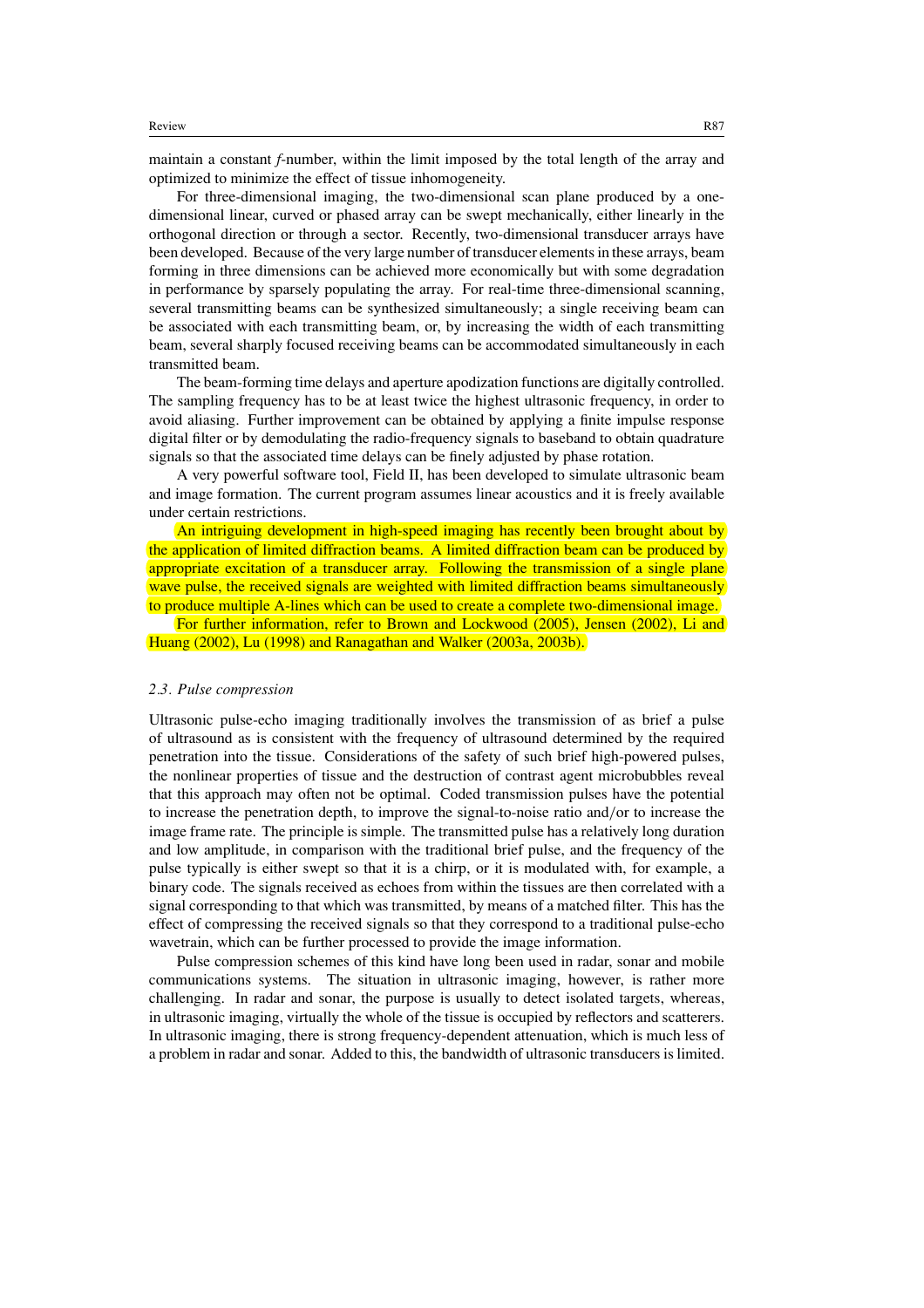<span id="page-5-0"></span>Finally, ultrasonic echoes tend to be dominated by speckle, whereas the echoes in radar and sonar are much less spatially variable. The effects of these processes on pulse compression schemes for ultrasonic imaging are to introduce echo range ambiguities resulting from the temporal side lobes which are produced in the cross-correlation process.

System optimization with a transducer array operating with coded pulses also needs to take into account the ultrasonic beam axial side lobes. In comparison with traditional brief pulse transmission, however, current pulse compression techniques can result in a signal-to-noise ratio improvement approaching 20 dB, with temporal side lobes of below 60 dB, and the image frame rate limitation imposed by cross-talk between spatially separated beams simultaneously acquiring image information can be reduced by up to a factor of as much as 25.

For further information, refer to Misaridis and Jensen [\(2005a,](#page-14-0) [2005b,](#page-14-0) [2005c](#page-14-0)).

# *2.4. Tissue harmonic imaging*

It was noted, perhaps by accident during experiments with ultrasonic contrast agents (see section [2.5\)](#page-6-0), that the echoes from deeper parts of tissues being imaged by pulse-echo techniques actually contain quite significant components at the second harmonic of the transmitted frequency. These harmonic components arise because a finite-amplitude transmitted pulse is distorted in its propagation through inherently nonlinear tissue. Moreover, by selecting the second harmonic frequency signals for imaging in the absence of contrast agents, improvements in spatial resolution and other aspects of the image were apparent, particularly when examining 'technically difficult' patients, such as those with obesity and*/*or dense muscle structure. The reasons for this are that, because the harmonics develop slowly, the low-frequency transmitted beam suffers relatively little distortion in passing through the superficial tissues, most of the second harmonics develop in the main beam rather than in the lower amplitude side lobes and the side lobes of the transmitting and the receiving beams have different angular distributions, whereas the main beams are coincident.

Although tissue harmonic imaging at the second harmonic frequency is apparently better than imaging at the fundamental frequency, there is some controversy over what aspects of the imaging are 'better' and the process certainly has some difficulties. Thus, the bandwidth of the transducer necessarily has to accommodate the frequency spectra of both the transmitting and receiving beams, and so it is inevitable that some of the high-frequency components of the spectrum of the short transmitted pulse leak into the spectrum of the received signals. Also, the useful dynamic range of the received signals is reduced, because their absolute amplitude is closer to that of the system noise.

An improvement in tissue harmonic imaging can be obtained, at the expense of image frame rate, by transmitting pulses with sequentially reversed polarities and adding consecutively received echo wavetrains. This pulse inversion technique effectively removes signals with odd harmonic frequencies (including echoes at the fundamental transmitted frequency) and doubles the amplitudes of those at the second harmonic and higher even frequencies.

Of course, harmonics higher than the second one are also produced as a result of the nonlinear propagation of the transmitted pulse. Although they are relatively weak, a usable signal can be obtained by summing the third, fourth and even the fifth harmonics to constitute what has been called the superharmonic component of the received echoes. For this, a composite broadband transducer is required. Superharmonic imaging is characterized by high spatial and temporal resolutions and the relative absence of clutter.

For further information, refer to Bouakaz and de Jong [\(2003\)](#page-13-0), Browne *et al* [\(2005](#page-13-0)), Ma *et al* [\(2005](#page-14-0)) and Tranquart *et al* [\(1999](#page-15-0)).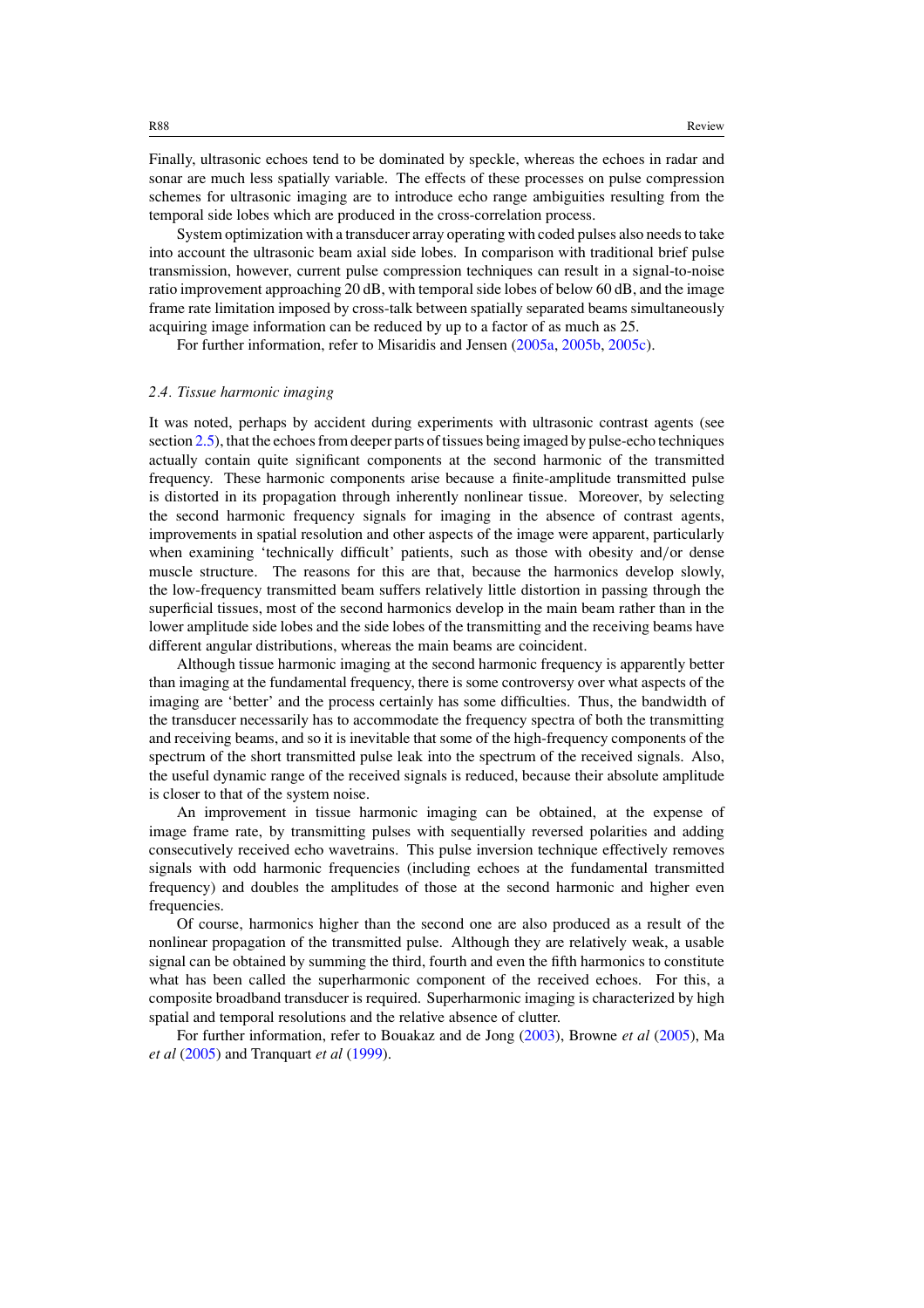### <span id="page-6-0"></span>*2.5. Contrast agents*

Although the echo-enhancing property of small gas-filled bubbles suspended in blood had been known for some 25 years, it was not until the 1990s that the production of encapsulated microbubbles began to be standardized and their behaviour in ultrasonic beams propagating in free liquids, blood and solid tissues began to be studied seriously.

Typically, an ultrasonic contrast agent microbubble contains air or a high-molecularweight low-solubility gas encapsulated in a lipid or albumin shell. The bubble may have a diameter in the range  $1-10 \mu m$ , so that, when suspended in blood, it is small enough to pass through the capillaries. Perhaps more important than this, however, is the fact that, although the diameter of the bubble is smaller by a factor of perhaps 1000 than the wavelength of the ultrasound, it can be made to resonate at the ultrasonic frequency. The resonant frequency of the bubble increases as its diameter decreases if the shell properties are unaltered. When introduced even at high dilutions into blood, the echoes from the blood in which microbubbles are suspended are greatly enhanced, particularly when they resonate at the ultrasonic frequency. This is because of their intrinsic compressibility, which is about 20 000 times greater than that of water. This in itself provides the potential to obtain additional clinical information by ultrasonic scanning. Soon after clinical experiments with contrast agents began, however, it was noted that quite strong echo signals were also received from microbubbles at the second harmonic of the ultrasonic irradiating frequency. Because the tissues and blood itself behave in a much more linear fashion, the echoes from all the scatterers except the microbubbles can be suppressed by arranging to receive only signals in the spectrum centred at twice the transmitted frequency. By this means, it becomes possible to image small blood vessels, including the microvasculature, which contain microbubbles at so high a dilution that they are indistinguishable from the surrounding tissue with traditional pulse-echo imaging.

An important characteristic of most microbubble ultrasonic contrast agents is that they are destroyed if exposed to ultrasound of sufficient intensity. Fragmentation occurs when the bubble experiences a large expansion and subsequent contraction: the process is rapid, typically occurring on a time scale of microseconds. Thus, the microbubble population in a selected volume of tissue can be largely destroyed by the application of a brief pulse of ultrasound with a peak negative pressure typically of 2–3 MPa. This allows the time course of the subsequent refill dynamics to be observed and this is related to the perfusion of the tissue by blood. It also results in signal decorrelation, which appears as a transient disturbance on Doppler colour flow imaging (see section [2.6\)](#page-7-0). There are two other significant mechanisms of microbubble destruction. Ultrasonically enhanced diffusion can destroy microbubbles in as short a time as 50 ms, depending on the properties of the shell and the gas. In the absence of ultrasound, static diffusion typically results in bubble destruction in time scales of minutes or even hours.

Second harmonic imaging with contrast agents involves a compromise between image contrast and spatial resolutions. This is because unavoidable overlap between the frequency spectrum of the transmitted beam and the passband of the receiver means that some of the transmitted power contaminates the received second harmonic signals. The problem can be solved, however, by transmitting sequentially inverted pulses and summing the resultant consecutive echo wavetrains. The linear echoes from tissues and blood sum to zero, whereas the nonlinear echoes reinforce each other. This process of pulse inversion is now commonly used significantly to enhance the sensitivity of Doppler colour flow imaging with microbubble contrast agents.

Although the ultrasonic contrast agents which are currently in clinical use are generally those based on microbubbles, there is renewed interest in nongaseous agents.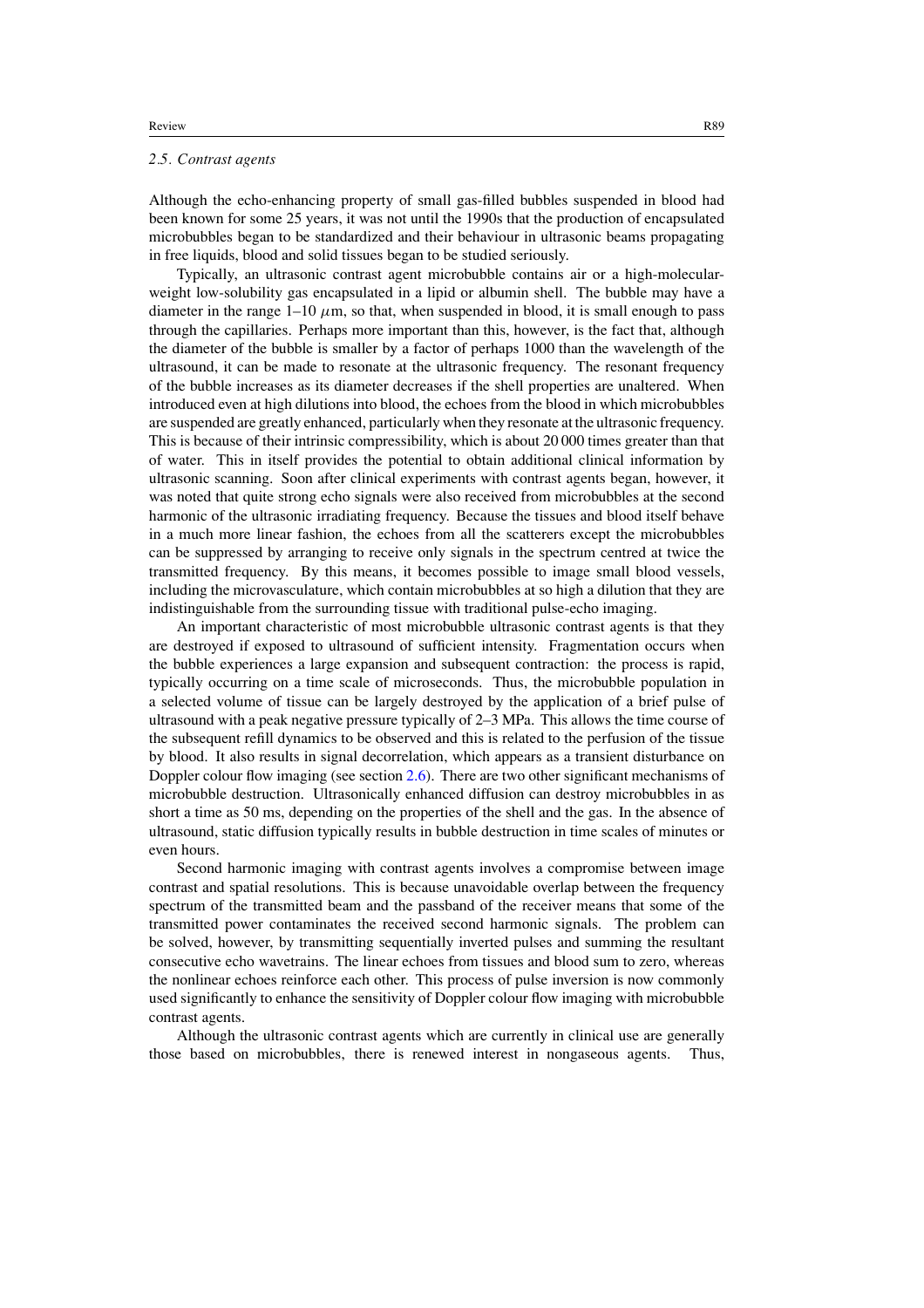<span id="page-7-0"></span>perfluorocarbon nanoparticles and gold-bound colloid microtubules seem to be quite promising, particularly as they may be immunologically targeted to specific anatomical or pathological sites. Antibodies can be conjugated with the microtubules and can provide echo enhancement which approaches that of microbubbles.

The clinical potential of targeted ultrasonic contrast agents is considerable, both for diagnosis and for drug and gene delivery. Eventually, they might even allow ultrasound to replace much of contemporary and future radionuclide imaging for functional studies, thus avoiding the problems associated with radioactivity, and with relatively high spatial and temporal resolutions.

For further information, refer to Bekeredian *et al* [\(2002\)](#page-13-0), Chomas *et al* [\(2001](#page-13-0)), Hope Simpson *et al* [\(1999,](#page-13-0) [2001\)](#page-13-0), Hu *et al* [\(2004](#page-13-0)), Hughes *et al* [\(2003\)](#page-13-0), Kvikliene *et al* [\(2004](#page-14-0)) and Stride and Saffari [\(2004\)](#page-15-0).

#### *2.6. Flow and motion*

Historically, the earliest ultrasonic studies of physiological motion were made using the pulseecho technique in M-mode echocardiography. Subsequently, emphasis has largely shifted to the Doppler effect, although direct measurement of target or ensemble movement is also used, with the increase in system sensitivity, partly because it avoids the aliasing limitation inherent in the pulsed Doppler approach.

In principle, the direct measurement of the velocity profile of blood flowing in a vessel provides a more accurate basis for the estimation of the blood flow volume rate than does a single measurement of, say, the maximum blood flow velocity. There have been two approaches to the measurement of the velocity profile. First, a multigated (or infinite gate) pulsed Doppler system has been used. Second, the motion of the speckle, observed by pulseecho ultrasound to arise from the blood, is tracked over a sequence of consecutive pulse-echo wavetrains. (It is interesting to note that it is the motion of this same speckle that actually enables the pulsed Doppler approach to result in a usable signal.) Having obtained the flow velocity profile and its variation over time (e.g., as the result of cardiac pulsation), the blood flow volume rate may be calculated by assuming the profile to be circularly symmetrical.

Colour flow imaging, which was introduced in the 1980s, similarly may be based on frequency or phase domain (i.e., Doppler) processing or on target motion tracking approaches. The early Doppler processors were simple autocorrelators, with displays colour coded either according to the mean flow velocity or to the amplitude (or power) of the Doppler-shifted signals. More recently, improved velocity estimators, such as the maximum likelihood estimator, have been introduced: they can handle a larger velocity search range which extends to lower values of velocity, and with smaller errors.

For the study of blood flow, it is the relatively low amplitude signals from the blood itself which are relevant. The magnitude of these signals can be increased by means of contrast agents and the echoes from solid tissues can be suppressed by second harmonic imaging (see section [2.4\)](#page-5-0). When the greatest possible sensitivity is required (e.g., when imaging the microvasculature), the power of the Doppler signals may be used to control the brightness of the image, in distinction from colour coding the image according to the velocity of the flow.

In the study of blood flow, the accompanying motion of neighbouring solid tissues is a source of difficulty because it gives rise to relatively large amplitude Doppler signals. Various cancelling schemes are used, more or less effectively to suppress these echoes. It is usually also necessary to use a high-pass filter to remove remaining solid tissue echoes which, fortunately, move more slowly than most of the blood and so give rise to Doppler signals of lower frequencies.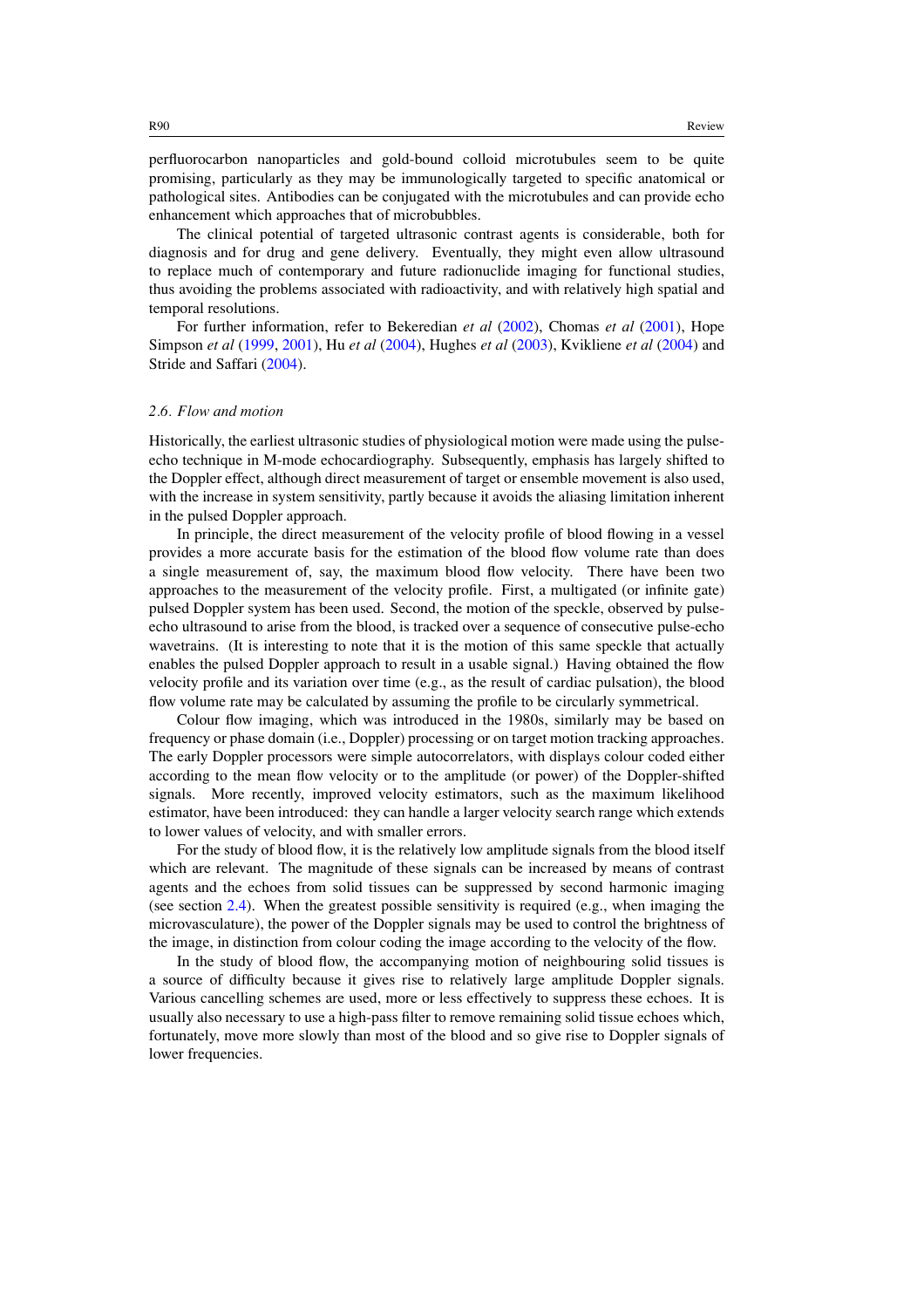Quite a long time after the introduction of colour flow imaging for the study of blood flow, it was realized that colour-coded images of moving solid tissue could also be of clinical utility. For example, some cardiac lesions are associated with abnormal motion of the myocardium. It turns out to be relatively easy to produce such images, simply by eliminating the solid tissue echo canceller and reducing the cut-off frequency of the passband filter. The process is known as tissue Doppler imaging.

For further information, refer to Bohs *et al* [\(1998\)](#page-13-0), Dunmire *et al* [\(2000\)](#page-13-0), Fan *et al* [\(2001\)](#page-13-0), Jansson *et al* [\(2003\)](#page-14-0) and Schlaikjer and Jensen [\(2004](#page-14-0)).

#### *2.7. Three-dimensional imaging*

Most contemporary ultrasonic scanning systems have hand-held probes which produce twodimensional images in real time. A skilled operator moves the probe over the surface of the patient to explore the internal anatomy and thus to build up, in his or her mind's eye, a three-dimensional picture.

There are two approaches to display the scanned anatomy in three dimensions and thus, in principle, at least to some extent to deskill the process of image interpretation. First, the two-dimensional scanning probe may be moved mechanically in a predetermined trajectory or the beam may be scanned in three dimensions by means of an electrically controlled twodimensional array so that position and orientation are directly measured and these data are used to assemble a three-dimensional image volume from the set of two-dimensional images. Second, the position and orientation of the two-dimensional scanning probe, whilst being freely moved by the operator over the surface of the patient, may be measured by sensors with respect to a frame of reference which is fixed in relation to the patient. By appropriate calibration of the spatial relationships in the system, a three-dimensional image can be assembled.

Because a three-dimensional image is assembled from a set of two-dimensional scans, scanning is proportionately slower than it is for two-dimensional imaging, unless a scheme to accelerate the process is adopted. For example, the use of separate simultaneously transmitted beams and*/*or the use of wide transmitted beams accommodating several narrow receiving beams is mentioned in section [2.2.](#page-3-0) As with other medical imaging modalities, the display of three-dimensional data is challenging. Since it is usually difficult automatically to segment ultrasonic images (see section  $3.1$ ), three-dimensional rendering is problematic. Currently, the easiest way to explore a three-dimensional ultrasonic image volume is usually to enable the observer rapidly to display two-dimensional images in any desired orientation within the scanned volume. Of course, this is not really ideal, especially if four-dimensional imaging (i.e., three time-varying spatial dimensions) is actually what is needed.

For further information, refer to Fenster *et al* [\(2001](#page-13-0)), Mercier *et al* [\(2005\)](#page-14-0), Nelson and Pretorius [\(1998\)](#page-14-0) and Shipley *et al* [\(2005](#page-15-0)).

# **3. Specialized and emerging technologies**

In this section, some of the newer technologies which are not yet in routine clinical use are reviewed. At this stage in their development, it is inappropriate to attempt to predict which of them will prove to be the most significant. Again, the selection of which technologies are included is idiosyncratic, but they all have some elements of significant novelty.

#### *3.1. Tissue characterization and image segmentation*

Before discussing recent advances in ultrasonic tissue characterization, it is timely briefly to place the problem in its clinical context. Even histopathologists, who have specimens of the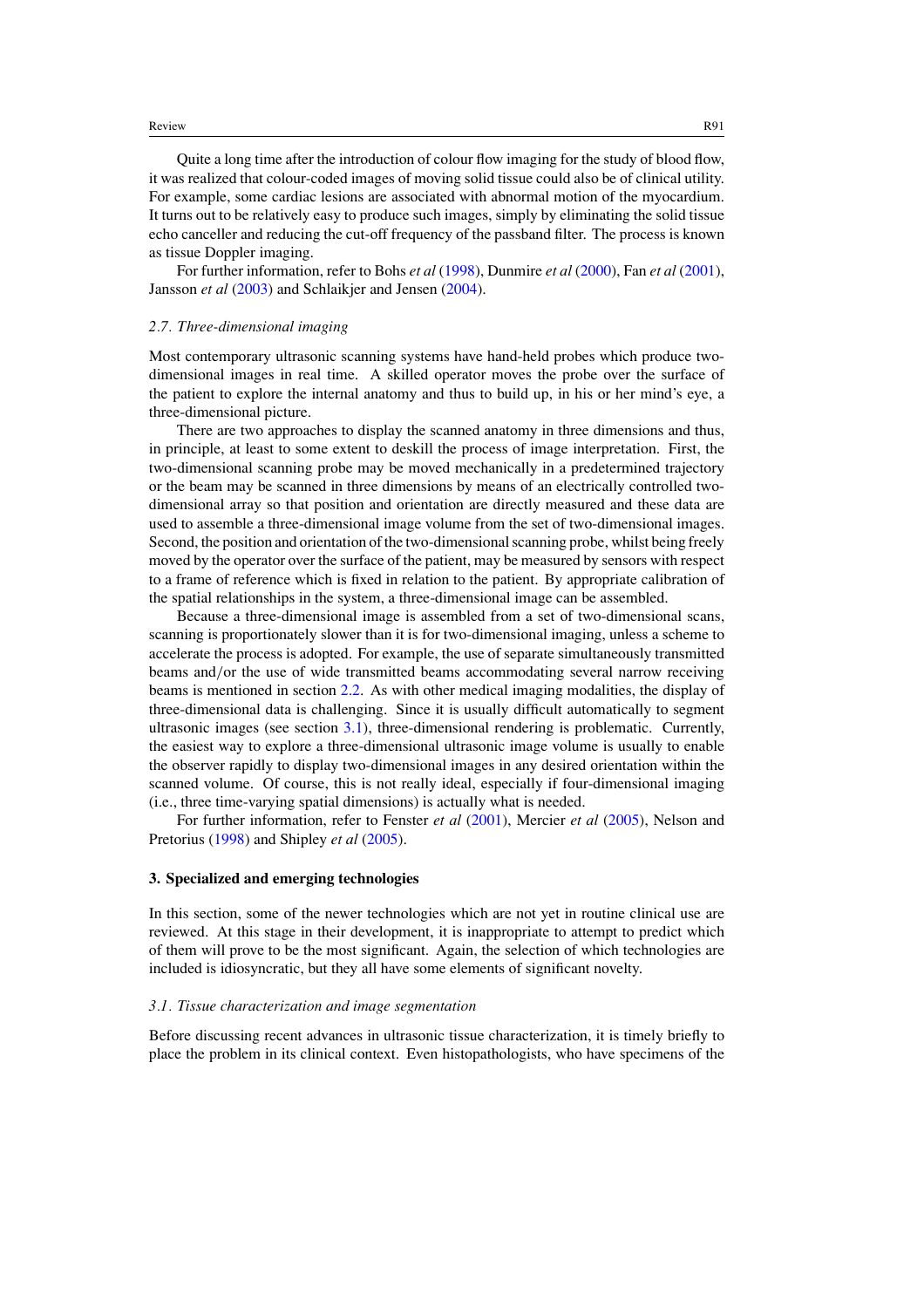actual tissue in question for microscopic examination, often have difficulty in making definitive diagnoses. Therefore, it seems to be highly improbable that tissues of uncertain origin and without any indication of whether they are normal or abnormal will be able to be identified from even the most complete data about their ultrasonic characteristics or from measurements of their mechanical properties derived from ultrasonic data.

In some respects, image segmentation is a simpler problem, since the objective is to delineate organs and structures and this, in principle, does not depend on actual tissue identification. Rather, it depends on the identification of characteristics which distinguish the ultrasonic data from different anatomical regions.

Diagnosticians subjectively perform qualitative tissue characterization whenever they interpret an ultrasonic scan. Attempts have been made with very many techniques to quantitate the process. These include the measurement of the backscattered echo amplitude, spectral and fractal analysis, wavelet decomposition, blood flowmetry and elasticity measurement. Attempts have been made to obtain more definitive data by multifeature analysis. Although some interesting results have been obtained, no approach seems yet to have reached the reliability necessary to support critical decisions concerning clinical management.

Similarly, accurate image segmentation has not been reliably achieved without at least a degree of intervention by a trained observer. This is hardly surprising, considering the inherently speckly nature of most ultrasonic images.

For further information, refer to Baldwin *et al* [\(2005\)](#page-12-0), Chikui *et al* [\(2005\)](#page-13-0), Coleman *et al* [\(2005](#page-13-0)), Mohamed *et al* [\(2005](#page-14-0)), Sarti *et al* [\(2005\)](#page-14-0), Scheipers *et al* [\(2005](#page-14-0)), Schmitz *et al* [\(1999\)](#page-15-0), Shankar *et al* [\(2002](#page-15-0)) and Tunis *et al* [\(2005\)](#page-15-0).

# *3.2. Microscanning and intravascular ultrasonic scanning*

Here, microscanning is defined as any imaging technique with a spatial resolution in the range 10–100  $\mu$ m. For example, using pulse-echo ultrasound, a resolution in the order of 50  $\mu$ m can be obtained with focused beams at frequencies of 40–60 MHz, corresponding to wavelengths of 37.5–25  $\mu$ m. Typically, at these frequencies, the attenuation in soft tissues is between 2 and 10 dB mm−<sup>1</sup> , so that the maximum depth of penetration is in the range 5–25 mm. Until now, most work has been done with mechanically scanned single-element transducers, with an inherent limitation on the frame rate. Recently, however, annular and linear array transducers have begun to be applied in real-time small animal imaging.

Intravascular ultrasonic scanning (IVUS) is an established clinical technique, using either mechanically scanned or cylindrical array transducers operating at about 20 MHz. Current systems produce radial scans. Forward-viewing systems are being developed and this is an area in which cMUTs (see section [2.1\)](#page-1-0) may have early application.

In addition to their applications in humans, microscanners are proving to be useful in research applications with small animals, e.g., in phenotypic study, genetic research and drug development.

For further information, refer to Foster *et al* [\(2000\)](#page-13-0), Knapik *et al* [\(2000\)](#page-14-0) and Wang *et al* [\(2002](#page-15-0)).

# *3.3. Elasticity imaging*

The goal of elasticity imaging is to map tissue properties such as Young's modulus, Poisson's ratio and viscosity. These properties are often modified by disease processes (e.g., malignant lesions are usually harder than their surrounding tissues).

The principal methods of ultrasonic elasticity imaging depend on the observation of tissue displacement (i.e., strain) in response to applied force (i.e., stress) resulting from externally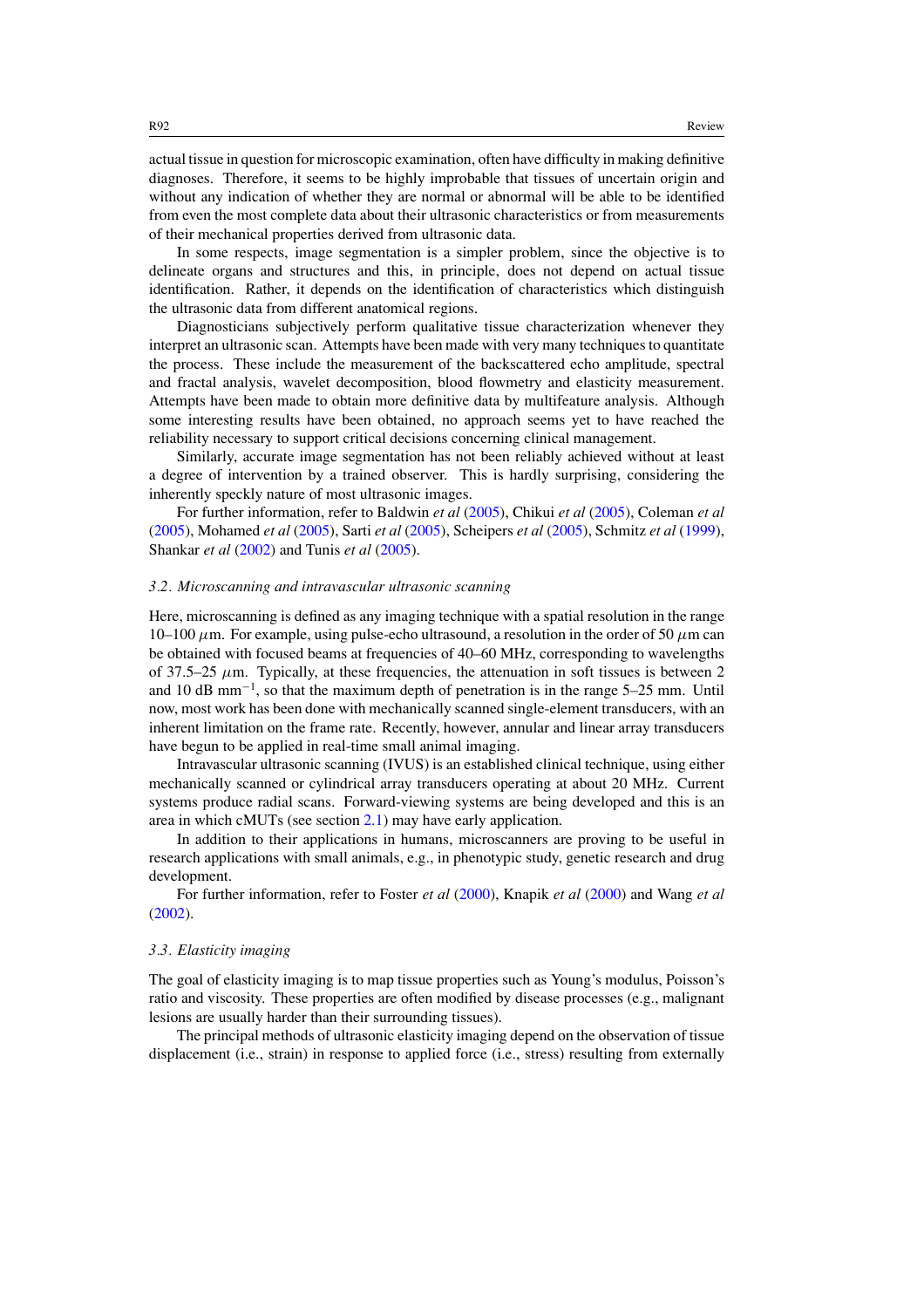applied static or vibrating pressure (including cardiac pulsations in arteries) or from internally generated acoustic radiation force. The change in tissue stiffness with time can also be imaged: this is related to the viscoelastic properties of the tissue.

The spatial resolution of elasticity imaging is at least comparable with that of traditional pulse-echo B-scanning. It is a speckle-free technique. Seeing that manual palpation is one of the mainstays of clinical examination, elasticity imaging is already proving to be of significant practical importance.

For further information, refer to Doyley *et al* [\(2005\)](#page-13-0), Gao *et al* [\(1996\)](#page-13-0), Konofagou *et al* [\(2001](#page-14-0)), Nightingale *et al* [\(2002](#page-14-0)) and Righetti *et al* [\(2005\)](#page-14-0).

# *3.4. Reflex transmission imaging*

Reflex transmission imaging is the technique in which backscattered echoes gated from a tissue volume situated beyond the focal region of a strongly focused ultrasonic beam are integrated and displayed while the focal region is scanned through the tissue to be imaged. The amplitude of the received signal is dominated by the attenuation of the tissue in the focal volume. The technique works quite well when there is a suitably uniform volume of tissue beyond the image plane and when the intervening tissue is relatively homogeneous. Since it was originally demonstrated nearly 15 years ago, the technique has been largely unexplored but, recently, interest has been revived and its potential is now being more actively investigated, particularly when combined with other approaches, the performance of which may be enhanced by being able to compensate for attenuation.

For further information, refer to Green *et al* [\(1991](#page-13-0)).

# *3.5. Computed tomography*

Ultrasonic computed tomography produces images by backprojection reconstruction from profiles of attenuation or speed acquired at multiple angles by scanning the tissue in a two-dimensional plane. The female breast and the long bones are obvious candidates to be imaged by this technique. Unfortunately, however, an ultrasonic beam is deviated by refraction and distorted by inhomogeneities in tissue. Consequently, the results which have so far been obtained have been rather disappointing. Like reflex transmission imaging (see section 3.4), however, ultrasonic CT could potentially produce data which might be used to correct aberrations in traditional B-scans.

For further information, refer to Duric *et al* [\(2005\)](#page-13-0) and Lasaygues *et al* [\(2005\)](#page-14-0).

# *3.6. Doppler tomography*

In Doppler tomography, a wide (but thin) ultrasonic beam is rotated around the tissue to be imaged. The reflectors and scatterers within the tissue return echoes which are correspondingly Doppler shifted in frequency. The Doppler frequency spectra acquired at a set of angles around the tissue are equivalent to a set of cross-range profiles of the corresponding radial positions of the reflectors and scatterers and a two-dimensional image can consequently be produced by backprojection reconstruction. Doppler tomography uses continuous wave ultrasound and so it is a technique with narrow bandwidth and high sensitivity. Encouraging results have been obtained by amplitude-only reconstruction. It is anticipated that, by including phase data in the reconstruction, it should be possible to image, e.g., the female breast with a spatial resolution which significantly improves upon that which can be obtained by B-scanning at the same frequency.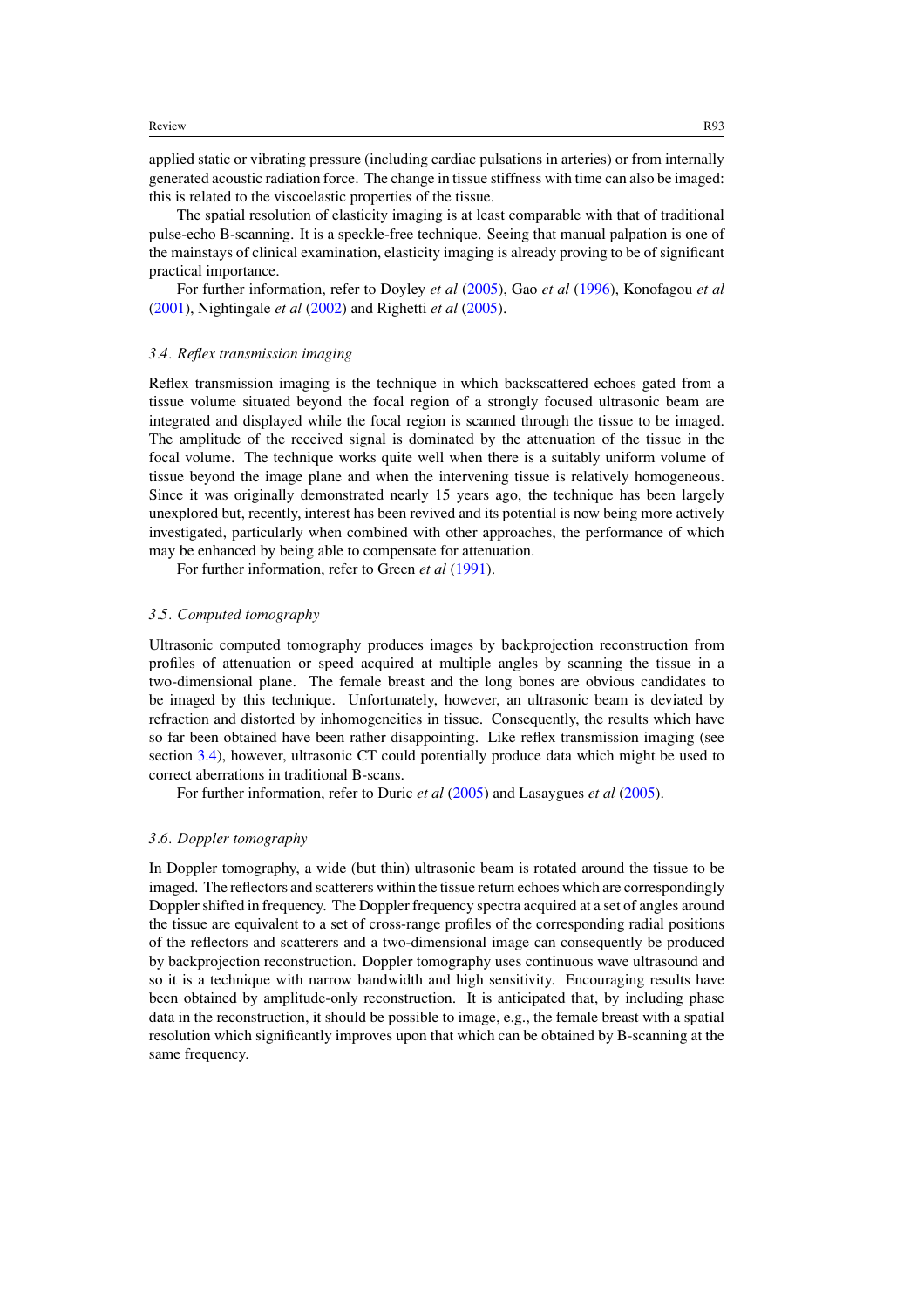For further information, refer to Liang *et al* [\(2001\)](#page-14-0), Mensa *et al* [\(1983](#page-14-0)) and Wade *et al* [\(1978](#page-15-0)).

# *3.7. Photoacoustics and thermoacoustics*

It has been demonstrated that thermally induced ultrasound can be produced by absorption of a pulse of light or of microwave electromagnetic radiation. In the case of tissue, the absorption of the pulse causes a rapid increase in temperature which results in localized expansion, according to the intensity of the pulse and the corresponding absorption coefficient. The phenomenon can be used for measuring the depth distribution of thermally induced ultrasonic signals from their times of arrival or, more generally, to produce three-dimensional images by reconstruction from the signals acquired by an array of ultrasonic sensors positioned around the tissue. Some encouraging results have been obtained with breast imaging.

For further information, refer to Feng *et al* [\(2001](#page-13-0)), Kruger [\(1994](#page-14-0)) and Manohar *et al* [\(2005](#page-14-0)).

## **4. Phantoms and quality assurance**

Modern ultrasonic scanners employ solid-state electronic circuitry and are manufactured to meet tight performance specifications. Apart from the possibility of accidental damage to the relatively fragile ultrasonic probes, they are reliable and stable. Consequently, it might be supposed that there would be no need for periodic checks of imaging performance. This is not the case, however, for the very reason that imaging performance tends to deteriorate slowly and imperceptibly, usually as a result of minor damage to the probe (such as the failure of a single element in a transducer array with a large number of elements), or to slow drift in the settings of the electronics.

Pragmatically, the simplest and most direct method of checking the performance of an ultrasonic scanner is to display and examine the images which it produces from physical phantoms made up of tissue-mimicking materials of differing geometries, scattering and absorbing characteristics.

The simplest phantoms can be used to check the spatial resolution of the imaging system. More sophisticated phantoms are designed to test the contrast resolution. Elasticity imaging is amongst the other characteristics which can be assessed; flow and motion are other possibilities.

Except for the simplest of phantoms, the phantoms themselves do not have characteristics which can be depended upon not to change with time. Materials which closely mimic the ultrasonic properties of tissues are usually prepared by mixing, e.g., agar, gelatine and other substances which are themselves biological in origin and which are, consequently, themselves liable to become infected by bacteria or otherwise to deteriorate. The art of phantom manufacture is indeed akin to the art of preparing gourmet food.

Other aspects of quality assurance include the measurement of ultrasonic power, beam shape and intensity (spatial and temporal peaks and averages), as well as the relevant aspects of electrical, thermal and mechanical safety, infection control and so on.

For further information, refer to Browne *et al* [\(2003\)](#page-13-0), Dandekar *et al* [\(2005\)](#page-13-0), Goodsitt *et al* [\(1998](#page-13-0)), Poepping *et al* [\(2004\)](#page-14-0) and Spirou *et al* [\(2005\)](#page-15-0).

## **5. Safety considerations**

Under certain exposure conditions, ultrasound may cause harmful bioeffects. Because of this, there is a hypothetical possibility that ultrasonic imaging may not be completely safe. Consequently, both regulatory authorities and prudent clinicians are concerned to balance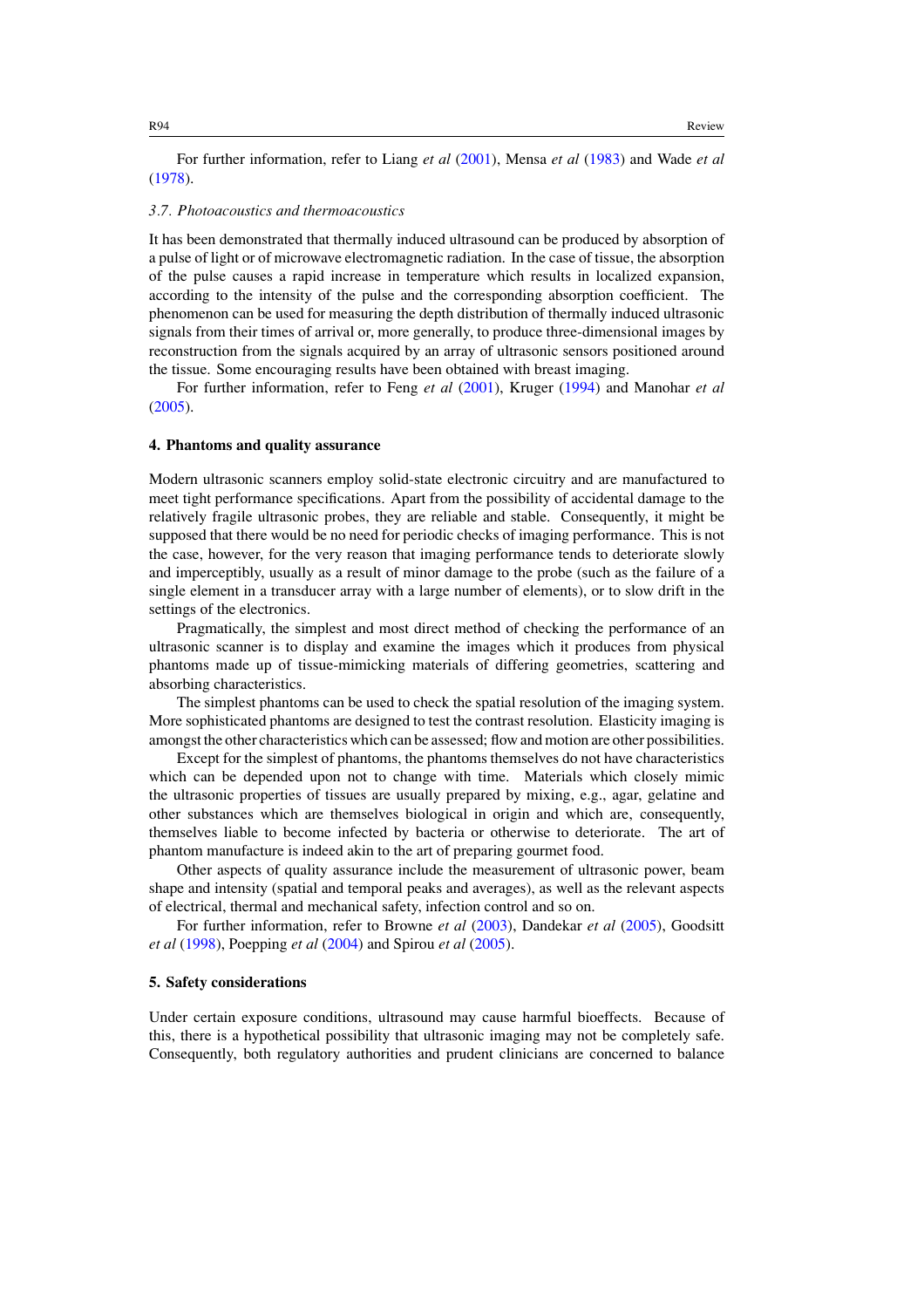<span id="page-12-0"></span>the likely benefits of the information which imaging provides against the risk of damage. Although this is the appropriate response to the question of the risk of adverse bioeffects due to ultrasonic exposure, the reality is that it is the consequences of misdiagnosis that are likely to be the greatest risk to the patient.

Regulatory agencies in some countries now oblige manufacturers to provide on-screen displays of quantities designated as the 'thermal index' (which relates to the risk of causing thermal damage) and the 'mechanical index' (which helps primarily to assess the likelihood of damage due to cavitation). These indices are for the guidance of clinicians in assessing risks and benefits and they provide reminders of the importance of applying the 'as low as reasonably achievable' (ALARA) principle in the context of justification for individual diagnostic investigations.

Although ultrasonic diagnosis has an impeccable record of safety in relation to the lack of adverse bioeffects, research into thermal, nonthermal and other mechanisms of interaction between ultrasound and biological systems continues to be an area of considerable activity. For example, with both the tendency for the ultrasonic exposure levels used by commercially available scanners steadily to be increased in order to obtain more information and the increasing use of microbubble contrast agents, there is fresh anxiety that safety may yet become a real concern.

For further information, refer to Abbott (1999), Fowlkes and Holland [\(2000](#page-13-0)), ter Haar and Duck [\(2000](#page-15-0)) and Nyborg [\(2002\)](#page-14-0).

# **6. Conclusions**

Looking back over the entire history of medical ultrasonic imaging, it is obvious that the truly major advances which have taken place have resulted from innovations in the applications of physics and engineering, rather than having been in response to the expressed aspirations of clinicians. In reality, what has happened is that physicists and engineers—who often are indistinguishable—have created new capabilities and clinicians, often sceptical and reluctant, have eventually embraced those technologies which have been perceived to be useful. To be even more controversial, it could be added that the utilities of new imaging technologies have hardly ever been scientifically proved before both clinicians and patients have demanded that they should be made available, so obvious to them have been their benefits.

Ultrasonic imaging stands alongside x-ray computed tomography and magnetic resonance imaging as one of the most disruptive of the medical applications of physics and engineering, having profoundly changed the practice of medicine and having brought immense benefits to mankind in the last half century. Speaking for ultrasound, but certainly not excluding other imaging techniques, the future is stimulating, exciting and challenging, and, for health and health care, the prospects are indeed brighter than ever before.

#### **Acknowledgments**

Figures [1\(](#page-2-0)b) and (c) were kindly provided by Professor David Cosgrove, Imperial College London, and were processed by software supplied on an experimental basis by Toshiba Medical Systems.

#### **References**

Abbott J G 1999 Rationale and derivation of MI and TI—a review *Ultrasound Med. Biol.* **25** [431–41](http://dx.doi.org/10.1016/S0301-5629(98)00172-0)

Baldwin S L, Marutyan K R, Yang M, Wallace K D, Holland M R and Miller J G 2005 Estimating myocardial attenuation from M-mode ultrasonic backscatter *Ultrasound Med. Biol.* **31** [477–84](http://dx.doi.org/10.1016/j.ultrasmedbio.2004.12.024)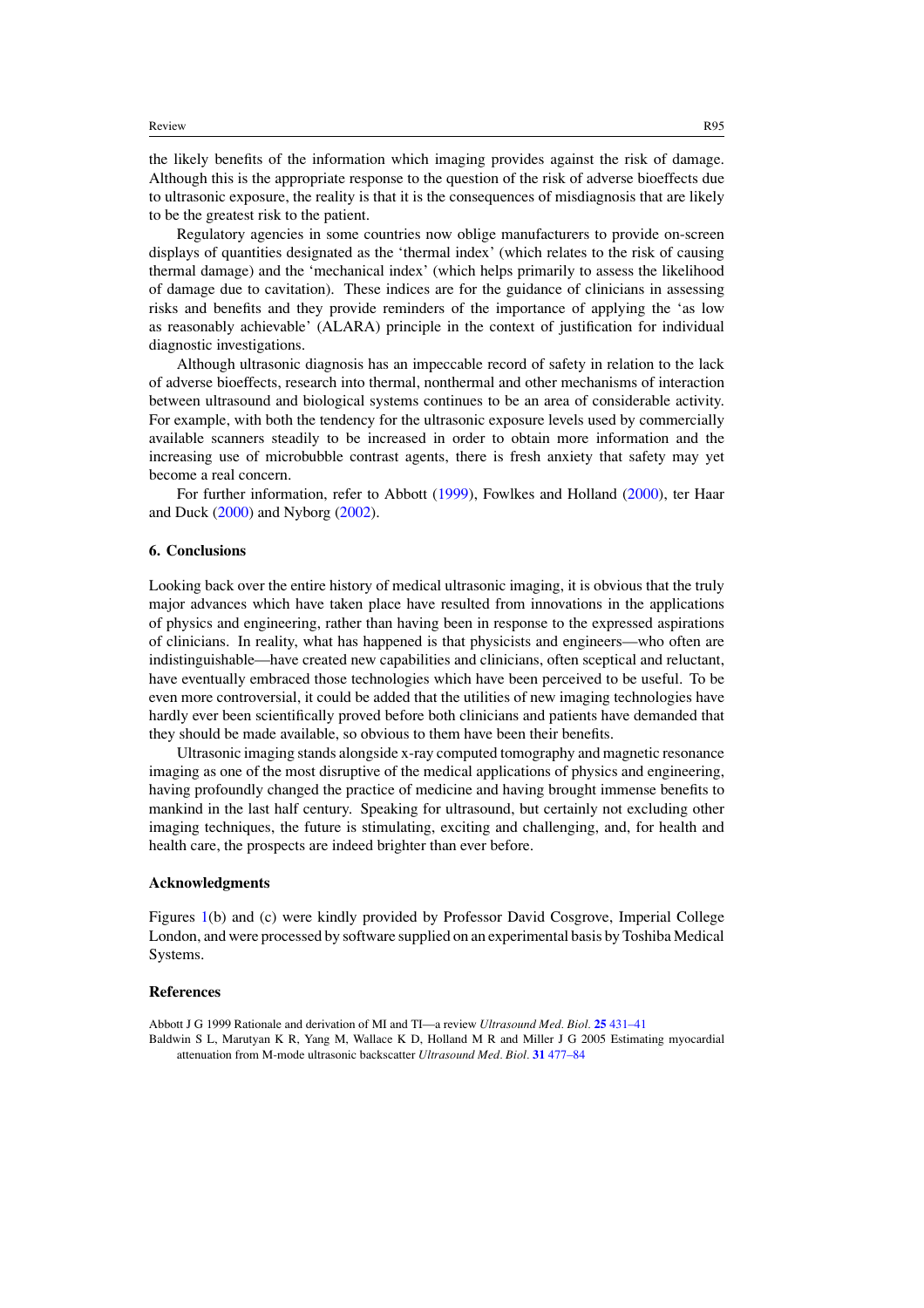- <span id="page-13-0"></span>Bekeredian R, Behrens S, Ruef J, Dinjus E, Unger E, Baum M and Kuecherer H F 2002 Potential of gold-bound microtubules as a new ultrasound contrast agent *Ultrasound Med. Biol.* **28** [691–5](http://dx.doi.org/10.1016/S0301-5629(02)00502-1)
- Bohs L N, Geiman B J, Anderson M E, Breit S M and Trahey G E 1998 Ensemble tracking for 2D vector velocity measurement: experimental and initial clinical results *IEEE Trans. Ultrason. Ferroelectr. Freq. Control* **45** [912–24](http://dx.doi.org/10.1109/58.710557)
- Bouakaz A and de Jong N 2003 Native tissue imaging at superharmonic frequencies*IEEE Trans. Ultrason. Ferroelectr. Freq. Control* **50** [496–506](http://dx.doi.org/10.1109/TUFFC.2003.1201462)
- Brown J A and Lockwood G R 2005 A digital beamformer for high-frequency annular arrays *IEEE Trans. Ultrason. Ferroelectr. Freq. Control* **52** [1262–9](http://dx.doi.org/10.1109/TUFFC.2005.1509785)
- Browne J E, Ramnarine K V, Watson A J and Hoskins P R 2003 Assessment of the acoustic properties of common tissue-mimicking test phantoms *Ultrasound Med. Biol.* **29** [1053–60](http://dx.doi.org/10.1016/S0301-5629(03)00053-X)
- Browne J E, Watson A J, Hoskins P R and Elliott A T 2005 Investigation of the effect of subcutaneous fat on image quality performance of 2D conventional imaging and tissue harmonic imaging *Ultrasound Med. Biol.* **31** [957–64](http://dx.doi.org/10.1016/j.ultrasmedbio.2005.03.012)
- Burns P N, Powers J E and Fritsch T 1992 Harmonic imaging: new imaging and Doppler method for contrast enhanced US *Radiology* **185P** 142
- Chikui T, Tokumori K, Yoshiura K, Oobu K, Nakamura S and Nakamura K 2005 Sonographic texture characterization of salivary gland tumors by fractal analysis *Ultrasound Med. Biol.* **31** [1297–304](http://dx.doi.org/10.1016/j.ultrasmedbio.2005.05.012)
- Chomas J E, Dayton P, Allen J, Morgan K and Ferrara K 2001 Mechanisms of contrast agent destruction *IEEE Trans. Ultrason. Ferroelectr. Freq. Control* **48** [232–48](http://dx.doi.org/10.1109/58.896136)
- Coleman D P, Rakebrandt F, Pugh N D, Crawford D C and Woodcock J P 2005 Development and validation of an *in vivo* analysis tool to identify changes in carotid plaque tissue types in serial 3D ultrasound scans *Ultrasound Med. Biol.* **31** [329–35](http://dx.doi.org/10.1016/j.ultrasmedbio.2004.12.019)
- Dandekar S, Li Y, Molloy J and Hossack J 2005 A phantom with reduced complexity for spatial 3D ultrasound calibration *Ultrasound Med. Biol.* **31** [1083–93](http://dx.doi.org/10.1016/j.ultrasmedbio.2005.04.008)
- Davidsen R E and Smith S W 1998 Two-dimensional arrays for medical ultrasound using multi-layer flexible circuit interconnection *IEEE Trans. Ultrason. Ferroelectr. Freq. Control* **45** [338–48](http://dx.doi.org/10.1109/58.660144)
- Doyley M M, Srinivasan S, Prendergrass S A, Wu Z and Ophir J 2005 Comparative evaluation of strain-based and model-based modulus elastography *Ultrasound Med. Biol.* **31** [787–802](http://dx.doi.org/10.1016/j.ultrasmedbio.2005.02.005)
- Dunmire B, Beach K W, Labs K-H, Plett M and Strandness D E 2000 Cross-beam vector Doppler ultrasound for angle-independent velocity measurements *Ultrasound Med. Biol.* **26** [1213–35](http://dx.doi.org/10.1016/S0301-5629(00)00287-8)
- Duric N *et al* 2005 Development of ultrasound tomography for breast imaging: technical assessment *Med. Phys.* **32** [1375–86](http://dx.doi.org/10.1118/1.1897463)
- Fan L, Evans D E and Naylor A R 2001 Automated embolus identification using a rule-based expert system *Ultrasound Med. Biol.* **27** [1065–77](http://dx.doi.org/10.1016/S0301-5629(01)00414-8)
- Feng D, Xu Y, Ku G and Wang L 2001 Microwave-induced thermoacoustic tomography: reconstruction by synthetic aperture *Med. Phys.* **28** [2427–31](http://dx.doi.org/10.1118/1.1418015)
- Fenster A, Downey D B and Cardinal H N 2001 Three-dimensional ultrasound imaging *Phys. Med. Biol.* **46** [R67–99](http://dx.doi.org/10.1088/0031-9155/46/5/201)
- Foster F S, Harasiewicz K A and Sherar M D 2000 A history of medical and biological imaging with polyvinylidene fluoride (PVDF) transducers *IEEE Trans. Ultrason. Ferroelectr. Freq. Control* **47** [1363–71](http://dx.doi.org/10.1109/58.883525)
- Foster F S, Pavlin C J, Harasiewicz K A, Christopher D A and Turnbull D H 2000 Advances in ultrasound biomicroscopy *Ultrasound Med. Biol.* **26** [1–27](http://dx.doi.org/10.1016/S0301-5629(99)00096-4)
- Fowlkes J B and Holland C K (ed) 2000 Mechanical bioeffects from diagnostic ultrasound: AIUM consensus statements *J. Ultrasound Med.* **19** 67–168
- Gao L, Parker K J, Lerner R M and Levinson S F 1996 Imaging of the elastic properties of tissue—a review *Ultrasound Med. Biol.* **22** [959–77](http://dx.doi.org/10.1016/S0301-5629(96)00120-2)
- Goodsitt M M, Carson P L, Witt S, Hykes D L and Kofler J M 1998 Real-time B-mode ultrasound quality control test procedures. Report of AAPM Ultrasound Task Group no 1 *Med. Phys.* **25** [1385–406](http://dx.doi.org/10.1118/1.598404)
- Green P S, Ostrem J S and Whitehurst T K 1991 Combined reflection and transmission ultrasound imaging *Ultrasound Med. Biol.* **17** [283–9](http://dx.doi.org/10.1016/0301-5629(91)90049-3)
- Hope Simpson D, Burns P N and Averkion M A 2001 Techniques for perfusion imaging with microbubble contrast agents *IEEE Trans. Ultrason. Ferroelectr. Freq. Control* **48** [1483–94](http://dx.doi.org/10.1109/58.971698)
- Hope Simpson D, Chin C T and Burns P N 1999 Pulse inversion Doppler: a new method for detecting nonlinear echoes from microbubble contrast agents *IEEE Trans. Ultrason. Ferroelectr. Freq. Control* **46** [372–82](http://dx.doi.org/10.1109/58.753026)
- Hu Y, Qin S and Jiang Q 2004 Characteristics of acoustic scattering from a double-layered micro shell for encapsulated drug delivery *IEEE Trans. Ultrason. Ferroelectr. Freq. Control* **51** [808–20](http://dx.doi.org/10.1109/TUFFC.2004.1320740)
- Hughes M S, Lanza G M, Marsh J N and Wickline S A 2003 Targeted ultrasonic contrast agents for molecular imaging and therapy: a brief review *Medicamundi* **47** 66–73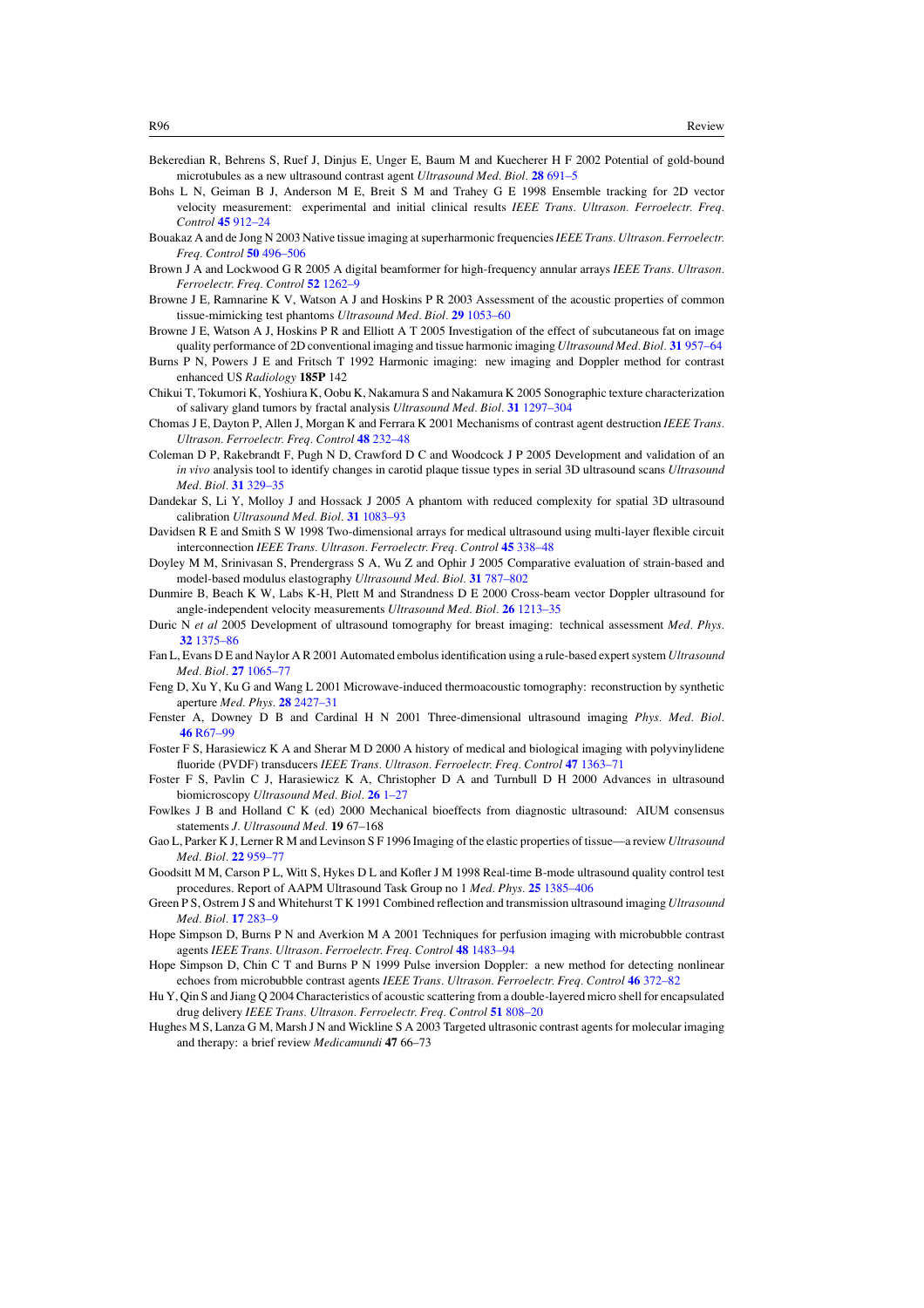- <span id="page-14-0"></span>Hunt J W, Arditi M and Foster F S 1983 Ultrasound transducers for pulse-echo medical imaging *IEEE Trans. Biomed. Eng.* **30** 453–81
- Jansson T, Hernandez-Andrade E, Lingman G and Marsal K 2003 Estimation of fractional moving blood volume in fetal lung using power Doppler ultrasound: methodological aspects *Ultrasound Med. Biol.* **29** [1551–9](http://dx.doi.org/10.1016/S0301-5629(03)01050-0)
- Jensen J A 2002 *Field II Ultrasound Simulation Program* <http://www.es.oersted.dtu.dk/staff/jaj/field/index.html>
- Jin X C, Ladabaum I and Khuri-Yakub B T 1998 The microfabrication of capacitive ultrasonic transducers *IEEE J. Microelectromech. Syst.* **7** [295–302](http://dx.doi.org/10.1109/84.709646)
- Knapik D A, Starkoski B, Parkin C J and Foster F S 2000 A 100–200 MHz ultrasound biomicroscope *IEEE Trans. Ultrason. Ferroelectr. Freq. Control* **47** [1540–9](http://dx.doi.org/10.1109/58.883543)
- Konofagou E A, Harrigan T P, Ophir J and Krouskop T A 2001 Poroelastography: imaging the poroelastic properties of tissues *Ultrasound Med. Biol.* **27** [1387–97](http://dx.doi.org/10.1016/S0301-5629(01)00433-1)

Kruger R A 1994 Photoacoustic ultrasound *Med. Phys.* **21** [127–31](http://dx.doi.org/10.1118/1.597367)

- Kvikliene A, Jarkonis R, Ressner M, Hoff L, Jansson T, Janerot-Sjoberg B, Lukosevicius A and Ask P 2004 Modelling of nonlinear effects and the response of ultrasound contrast micro bubbles: simulation and experiment *Ultrasonics* **42** [301–7](http://dx.doi.org/10.1016/j.ultras.2004.01.023)
- Lasaygues P, Ouedraogo E, Lefebvre J-P, Gindre M, Talmant M and Laugier P 2005 Progress towards *in vitro* quantitative imaging of human femur using compound quantitative ultrasonic tomography *Phys. Med. Biol.* **50** [2633–49](http://dx.doi.org/10.1088/0031-9155/50/11/013)
- Li P-C and Huang J-J 2002 Efficient dynamic focus control for three-dimensional imaging using two-dimensional arrays *IEEE Trans. Ultrason. Ferroelectr. Freq. Control* **49** [1191–202](http://dx.doi.org/10.1109/TUFFC.2002.1159849)
- Liang H-D, Halliwell M and Wells P N T 2001 Continuous wave ultrasonic tomography *IEEE Trans. Ultrason. Ferroelectr. Freq. Control* **48** [285–92](http://dx.doi.org/10.1109/58.896141)
- Lu J-Y 1998 Experimental study of high frame rate imaging with limited diffraction beams *IEEE Trans. Ultrason. Ferroelectr. Freq. Control* **45** [84–97](http://dx.doi.org/10.1109/58.646914)
- Ma Q, Ma Y, Gong X and Zhang D 2005 Improvement of tissue harmonic imaging using the pulse-inversion technique *Ultrasound Med. Biol.* **31** [889–94](http://dx.doi.org/10.1016/j.ultrasmedbio.2005.03.006)
- Manohar S, Kharine A, van Hespen J C G, Steenbergen W and van Leeuwen T G 2005 The Twente photoacoustic mammoscope: system overview and performance *Phys. Med. Biol.* **50** [2543–57](http://dx.doi.org/10.1088/0031-9155/50/11/007)
- Mensa D L, Halevy S and Wade G 1983 Coherent Doppler tomography for microwave imaging *Proc. IEEE* **71** 254–61
- Mercier L, Lango T, Lindseth F and Collins D L 2005 A review of calibration techniques for freehand 3D ultrasound systems *Ultrasound Med. Biol.* **31** [449–71](http://dx.doi.org/10.1016/j.ultrasmedbio.2004.11.015)
- Misaridis T and Jensen J A 2005a Use of modulated excitation signals in medical ultrasound: part I. Basic concepts and expected benefits *IEEE Trans. Ultrason. Ferroelectr. Freq. Control* **52** [177–91](http://dx.doi.org/10.1109/TUFFC.2005.1406545)
- Misaridis T and Jensen J A 2005b Use of modulated excitation signals in medical ultrasound: part II. Design and performance for medical imaging *IEEE Trans. Ultrason. Ferroelectr. Freq. Control* **52** [192–207](http://dx.doi.org/10.1109/TUFFC.2005.1406546)
- Misaridis T and Jensen J A 2005c Use of modulated excitation signals in medical ultrasound: part III. High frame rate imaging *IEEE Trans. Ultrason. Ferroelectr. Freq. Control* **52** [208–19](http://dx.doi.org/10.1109/TUFFC.2005.1406547)
- Mohamed S S, Salama M M A, Kamel M, El-Sandary E F, Rizkalla K and Chin J 2005 Prostate cancer multi-feature analysis using trans-rectal ultrasound images *Phys. Med. Biol.* **50** [N175–85](http://dx.doi.org/10.1088/0031-9155/50/15/N02)
- Nelson T R and Pretorius D H 1998 Three-dimensional ultrasound imaging *Ultrasound Med. Biol.* **24** [1243–70](http://dx.doi.org/10.1016/S0301-5629(98)00043-X)
- Nightingale K, Soo M S, Nightingale R and Trahey G 2002 Acoustic radiation force impulse imaging: *in vivo* demonstration of clinical feasibility *Ultrasound Med. Biol.* **28** [227–35](http://dx.doi.org/10.1016/S0301-5629(01)00499-9)
- Nyborg W L 2002 Safety of medical diagnostic ultrasound *Semin. Ultrasound CT MRI* **23** [377–86](http://dx.doi.org/10.1016/S0887-2171(02)90008-9)
- Poepping T L, Nikolov H N, Thorne M L and Holdsworth D W 2004 A thin-walled carotid vessel phantom for Doppler ultrasound flow studies *Ultrasound Med. Biol.* **30** [1067–78](http://dx.doi.org/10.1016/j.ultrasmedbio.2004.06.003)
- Ranagathan K and Walker W F 2003a A novel beamformer design method for medical ultrasound: part I. Theory *IEEE Trans. Ultrason. Ferroelectr. Freq. Control* **50** [15–24](http://dx.doi.org/10.1109/TUFFC.2003.1176522)
- Ranagathan K and Walker W F 2003b A novel beamformer design method for medical ultrasound: part II. Simulation results *IEEE Trans. Ultrason. Ferroelectr. Freq. Control* **50** [25–39](http://dx.doi.org/10.1109/TUFFC.2003.1176523)
- Righetti R, Ophir J and Krouskop T A 2005 A method for generating permeability elastograms and Poisson's ratio time-constant elastograms *Ultrasound Med. Biol.* **31** [803–16](http://dx.doi.org/10.1016/j.ultrasmedbio.2005.02.004)
- Sarti A, Corsi C, Mazzini E and Lamberti C 2005 Maximum likelihood segmentation of ultrasound images with Rayleigh distribution *IEEE Trans. Ultrason. Ferroelectr. Freq. Control* **52** [947–60](http://dx.doi.org/10.1109/TUFFC.2005.1504017)
- Scheipers U, Siebers S, Gottwald F, Ashfaq M, Bozzato A, Zenk J, Iro H and Ermert H 2005 Sonohistology for the computerized differentiation of parotid gland tumors *Ultrasound Med. Biol.* **31** [1287–96](http://dx.doi.org/10.1016/j.ultrasmedbio.2005.06.011)
- Schlaikjer M and Jensen J A 2004 Maximum likelihood blood velocity estimator incorporating properties of flow physics *IEEE Trans. Ultrason. Ferroelectr. Freq. Control* **51** [80–92](http://dx.doi.org/10.1109/TUFFC.2004.1268470)